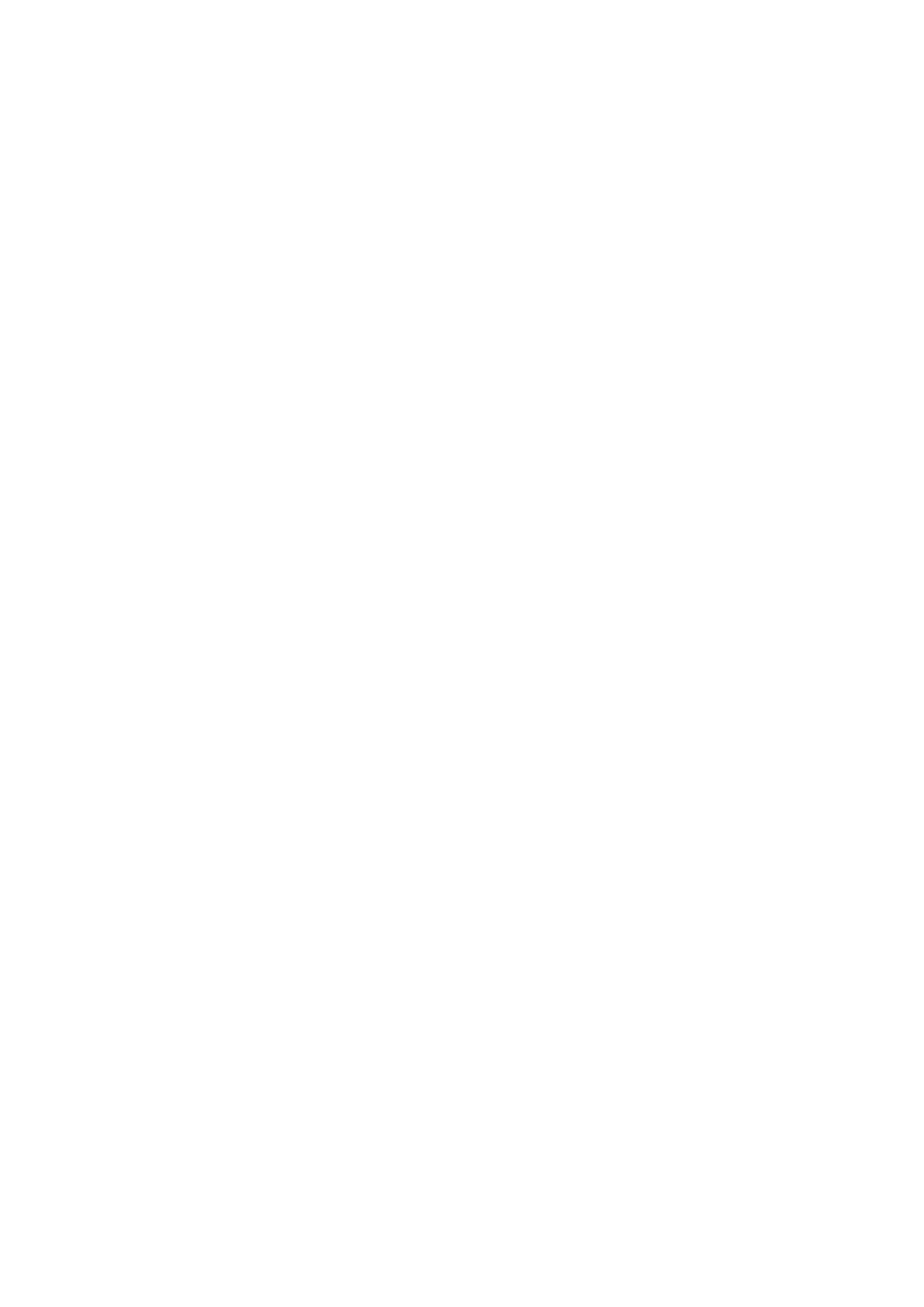The IMO has adopted a resolution which requires companies, no later than the first annual verification of their Document of Compliance (DOC) after 1 January 2021, to demonstrate that cyber security is an integral part of their safety management system. The maritime world is seeing a sharp increase in cyber‑attacks and so cyber security and safety is important to protect a shipowner's operations. BIMCO have introduced a Cyber Security contract clause which sets out the responsibilities of each party, defining what is expected from both sides both before and after a cyber event. The ability to react quickly and effectively to any breach of cyber security is vital to ensuring the cyber safety of the vessel.

Whilst there is no cyber exclusion in a Member's P&I cover in respect of liabilities which may be caused through a cyber event, Members may still be left uninsured for the costs of restoring their systems and data and for losses where a vessel is put off hire or is unable to trade as a result of a cyber-attack.

The Club's new Cyber Insurance product is aimed at assisting Members respond to a cyber-attack on their vessels and insuring them for any loss of income the vessel incurs as a result.

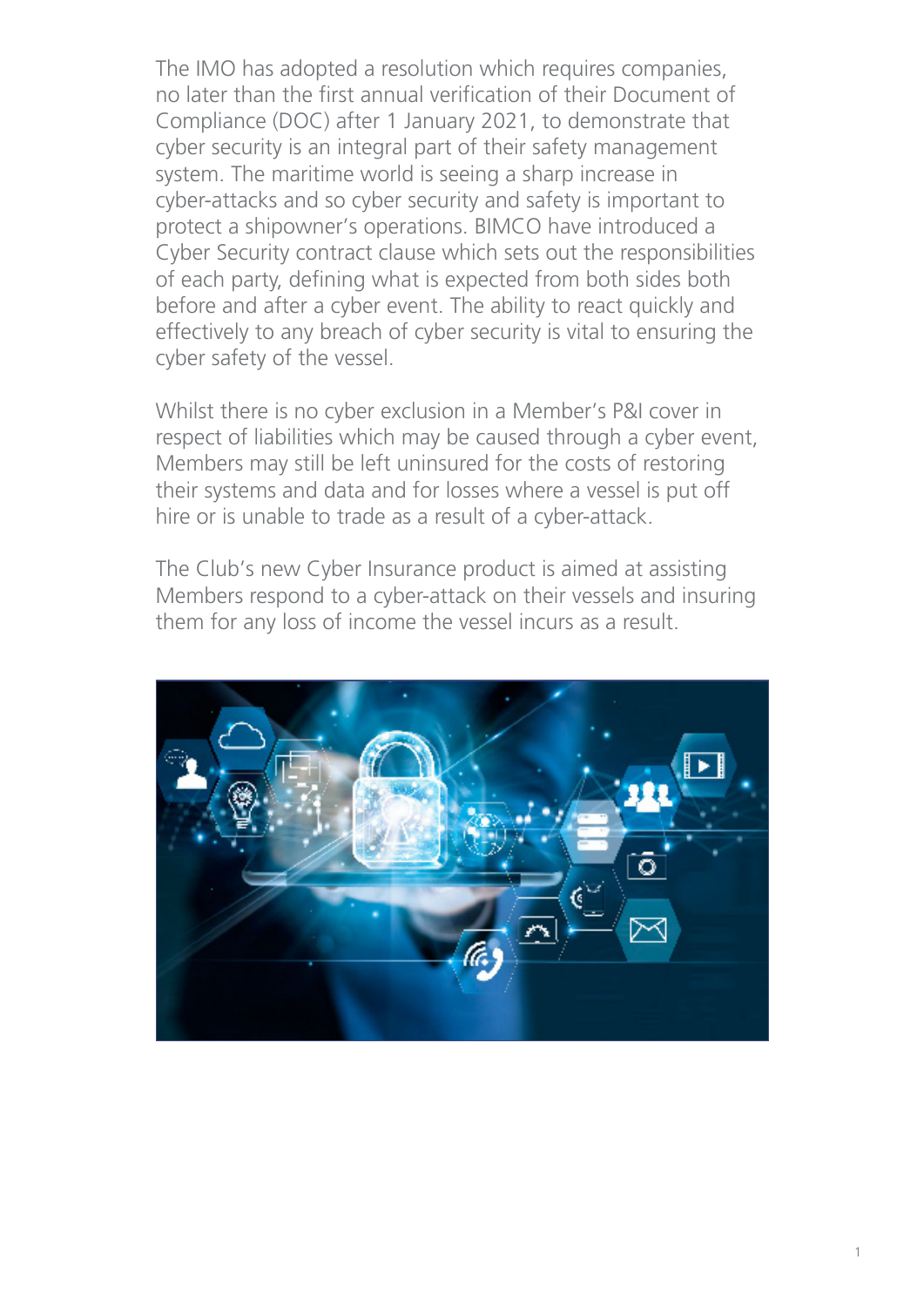

## Scope of Cover

Cover is only in respect of events affecting an entered vessel and does not extend to shoreside offices or other property.

Limit: US\$10m in the aggregate per fleet per policy year. US\$1m per vessel per event.

Agreed Daily Indemnity: This will usually be equivalent to the expected charter hire and is set at the beginning of the policy.

Deductible: One deductible for sections A, B & E and 1 day's Agreed Daily Indemnity seperately for C & D.

A – Maritime Cyber Response Costs – costs arising out an actual or suspected network security breach.

B – Maritime IT System Restoration Costs – restoration costs as a result of damage to Data or programs.

C – Income Loss and Extra Expense – Agreed Daily Indemnity, less any income earned, where loss is incurred due to suspension or deterioration of vessel operations during the restoration of systems/data

D – Income Loss and Extra Expense – Outsource Service Provider – Agreed Daily Indemnity, less any income earned, where loss is incurred due to suspension or deterioration of vessel operations during the restoration of systems/data belonging to an outsource provider.

E – Cyber Extortion & Ransomware – covers ransomware payments and expenses incurred.

Taking out this cover, not only gives Members protection for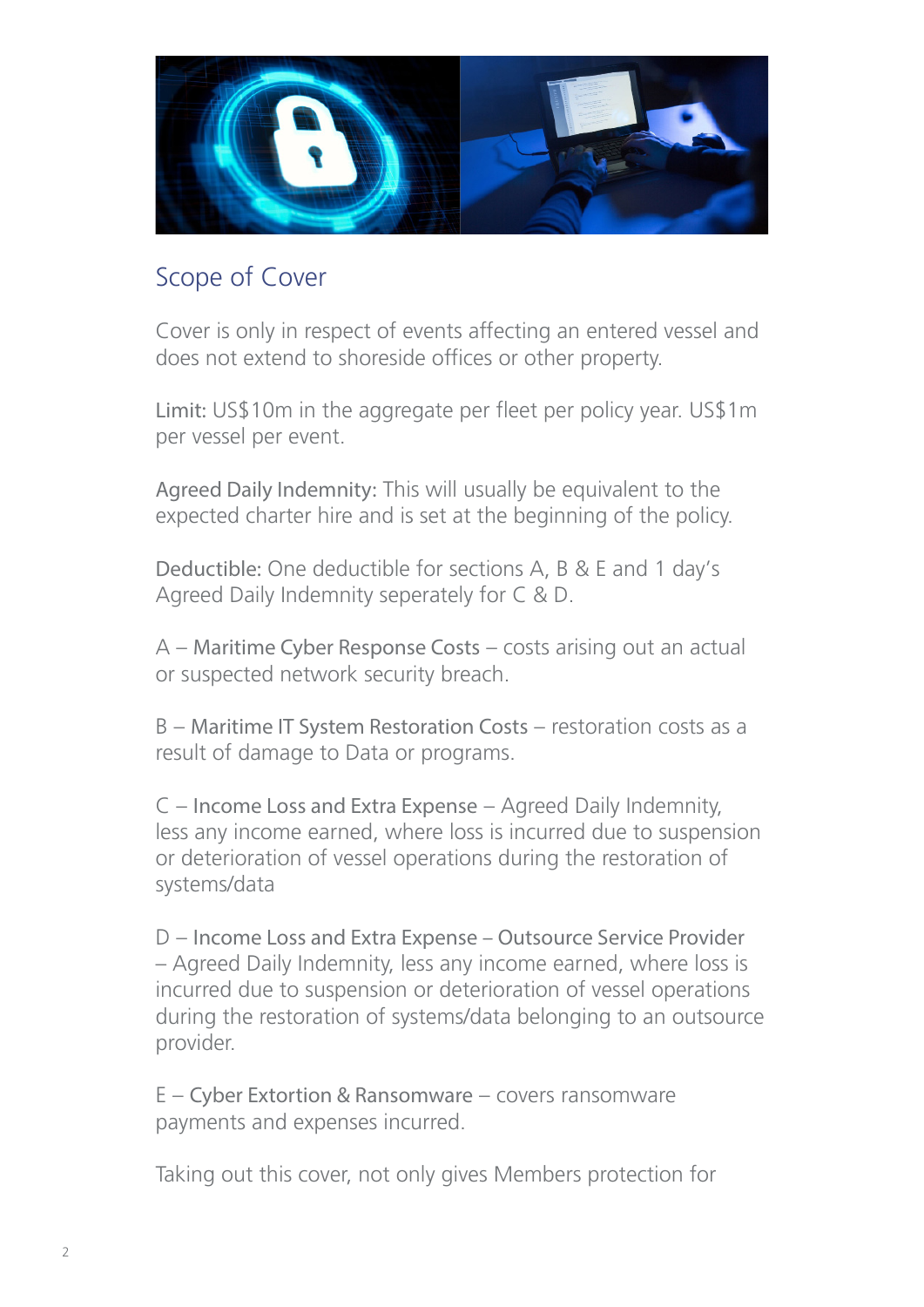losses arising out of a cyber-attack, but also gives Members quick access to cyber experts who can respond to the incident and assist the Members resolve any issues.

Members who purchase the cover will benefit from a free Maritime Cyber Security Awareness education course, which focuses on increasing crew awareness of cyber threats. Your crew will learn the benefits of reporting all cyber incidents. As well as 10 essential steps to maritime cyber security, the course includes modules on Cyber threat, Phishing, Surfing the web, Malware & Insider threat.

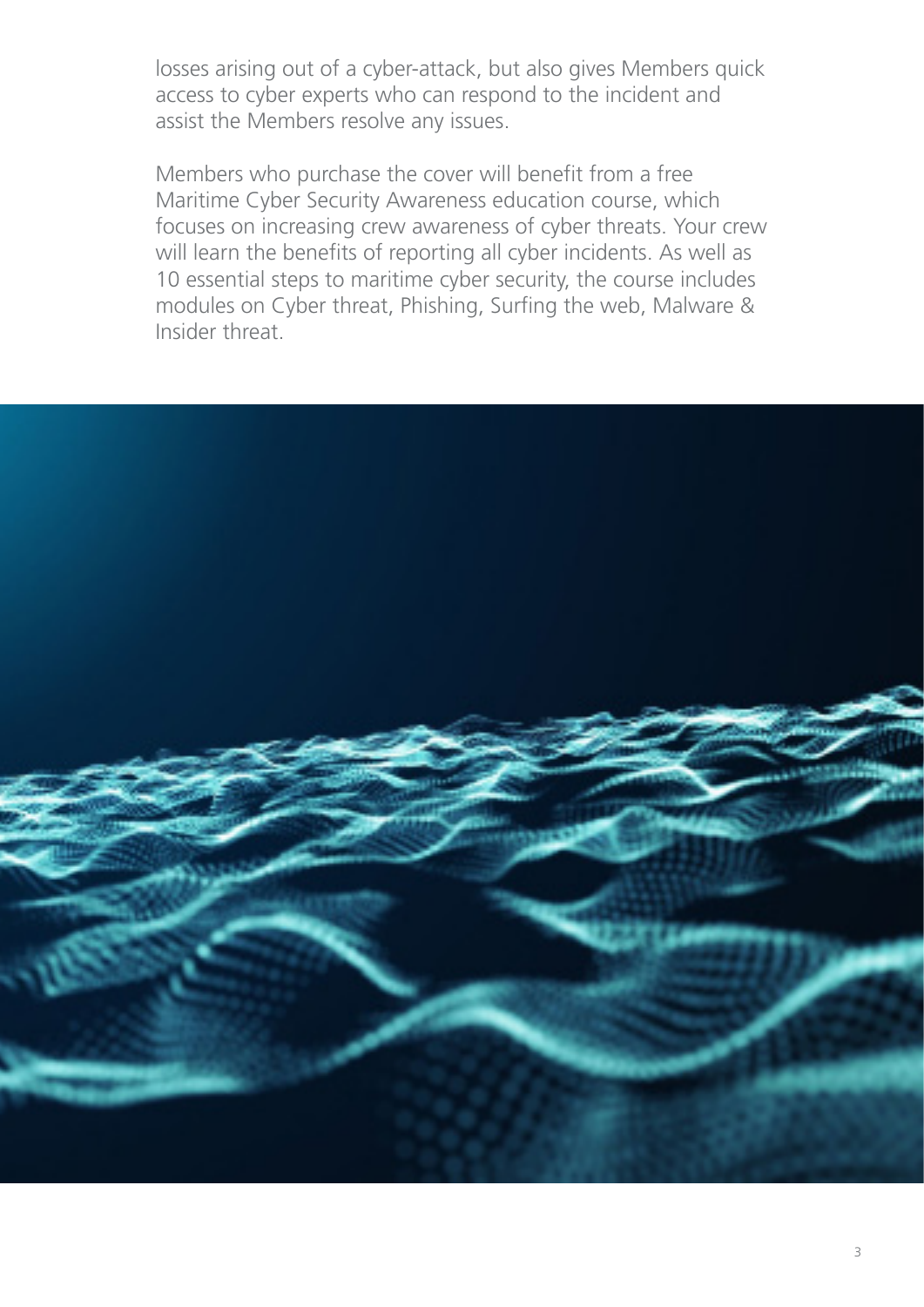Members can also view the Club's Cyber Security film on the Club's website.

This product is available to all vessels operated by Members, including those not entered for P&I, and non-Members. Initially this product will not be available for yachts or passenger vessels.

## Cover detail and Scenarios

## A. Maritime Cyber Response Costs

The Club will indemnify the Member for any Cyber Incident Response Costs arising out of an actual or suspected Network Security Incident that first occurs on or after the Cover Inception Date and is discovered during the Policy Period.

Cyber Incident Response Services offered:

- Cyber incident coaching
- Crisis communication and public relations
- IT forensics

## Example

A member of IT authorises a software update and computers onboard vessels immediately shutdown. The Member suddenly finds they are unable to access their system, because it has been corrupted with malicious software. Who would they call for help? Our Cyber Incident Response team is available 24/7 to help guide the Member through any situation, meaning the vessel can be back up and running as smoothly and as quickly as possible, with minimal business interruption.



## How it works:

If the Member suspects they have had a Network Security cyber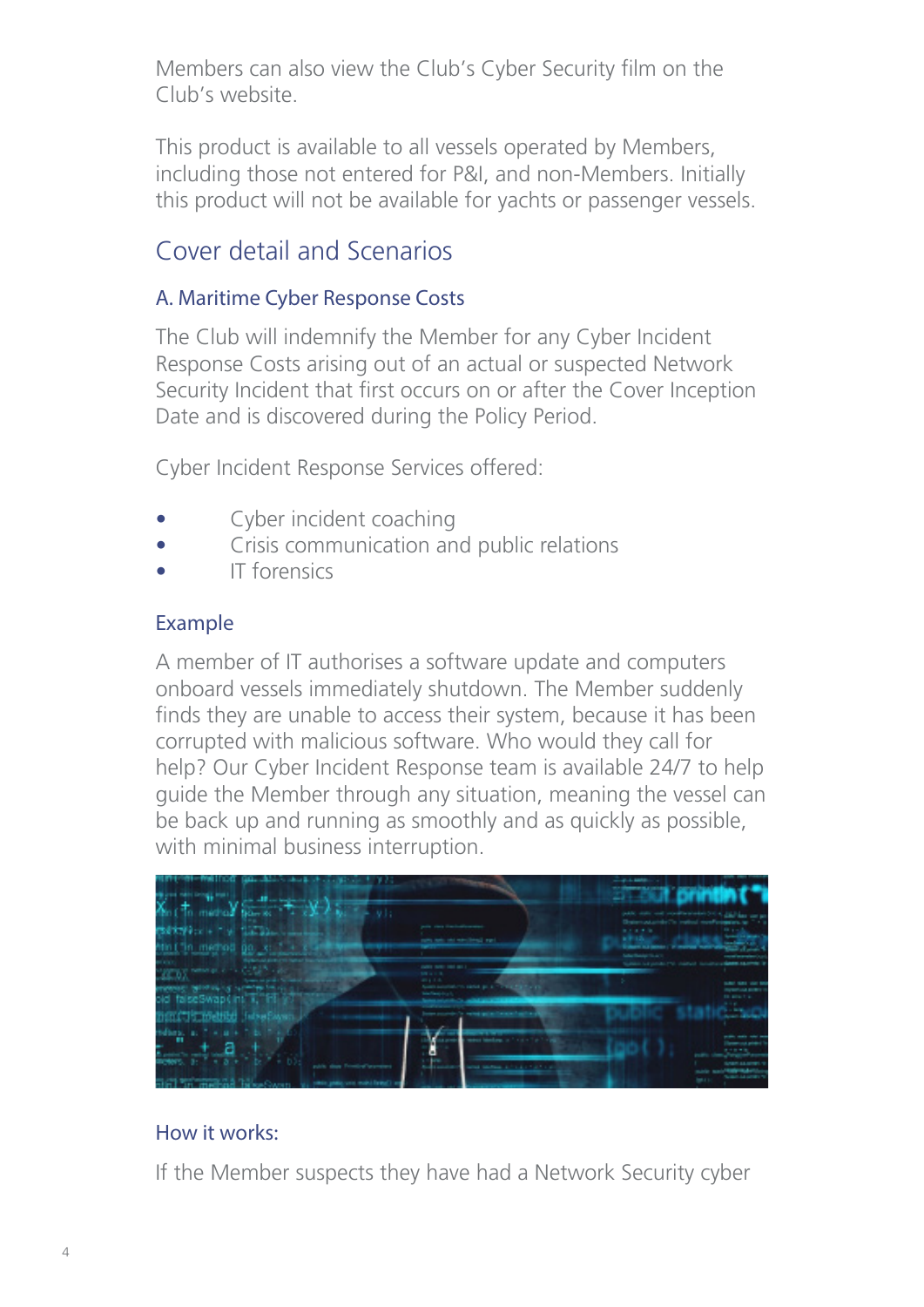incident that is discovered during the policy period, they will be able to call the 24/7 telephone number contained within their policy to get assistance and coaching throughout the event. Whilst it is always advisable to contact the Club immediately, Cyber incident costs can be incurred without first obtaining the Club's prior consent for the period of time and monetary amount listed in the policy schedule.

## B. Maritime IT System Restoration Costs

The Club will indemnify the Member for any Restoration Costs incurred as a direct result of damage to the Member's Data or the Member's Programs caused by:

- Computer incident:
- Any operational error;
- Accidental damage of hardware;
- Failure of back-up generators; or
- Electrostatic build-up and static electricity

### Example

One of the crew has used their USB stick onboard a vessel. It is infected with malware which impacts the vessel networks. Various systems are affected, and the vessel will not be able to navigate safely until the networks have been restored. We will cover the costs incurred for the system to be restored to get the business up and running as quickly as possible.

#### How it works:

If the Member has any damage to their data or programs caused by anything listed above, we will indemnify the Member for the restoration costs incurred by external consultants as well as the Member's own expenses incurred in restoring, repairing, recreating or replacing damaged data or programmes to their original pre-damage condition.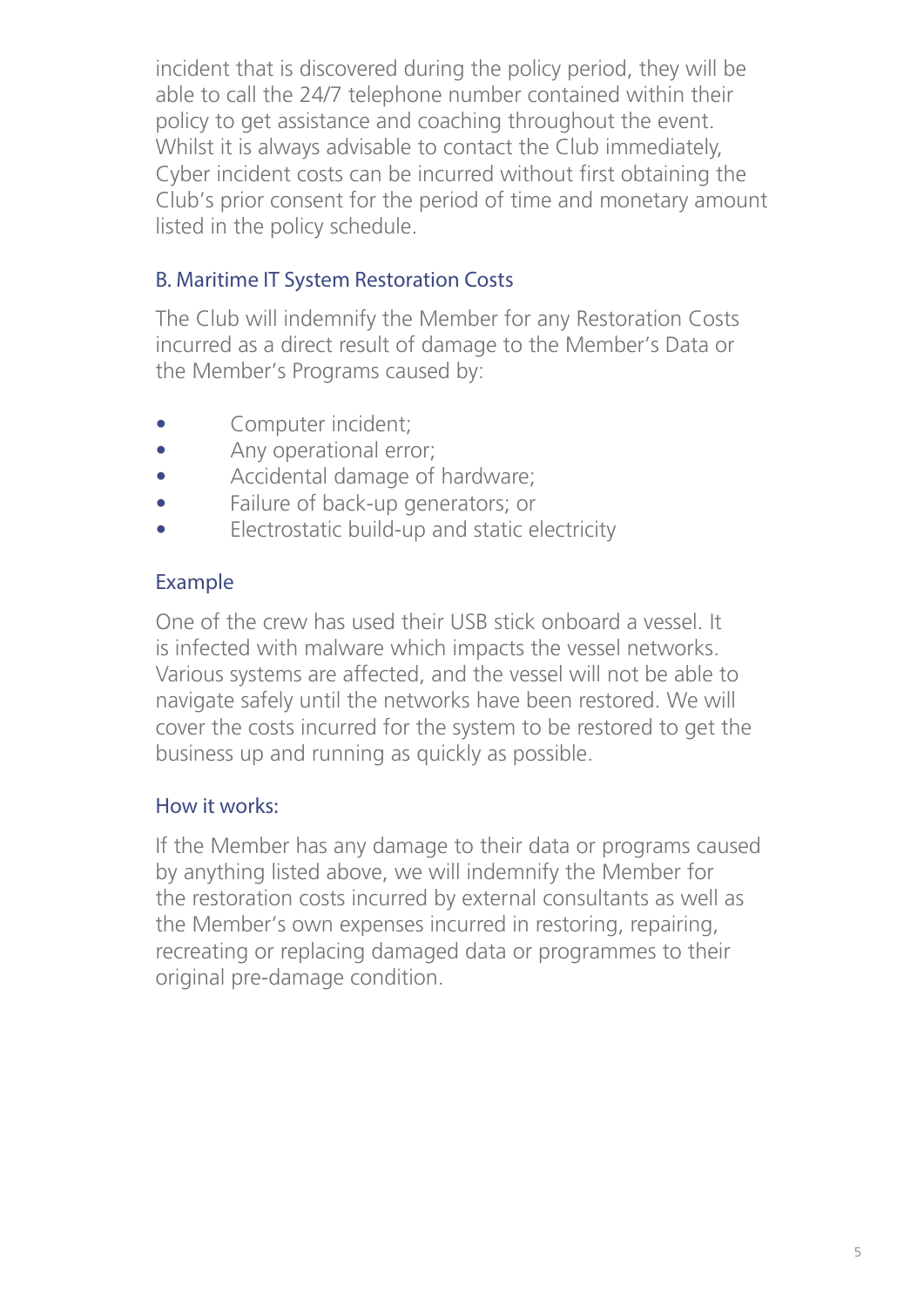

#### C. Insured's Network Failure – Income Loss and Extra Expense

The Club will indemnify the Member for an Agreed Daily Indemnity, which represents any Income Loss, and Extra Expense incurred by the Member due to the suspension or deterioration of the vessel's business during the Period of Restoration directly as a result of the interruption or failure of the Member's Network, provided that the duration of such interruption, degradation or failure was directly caused by:

- Computer incident:
- Any operational error;
- Accidental damage of hardware;
- Failure of back-up generators; or
- Electrostatic build-up and static electricity;

The Member's Network, includes the networks of co-assured Managers.

#### Example

The Master has received an attachment from the Port Authority with allotted times for berthing operations. The email was fake, and the attachment was malicious which caused certain IT systems to be impacted. This has led to the Master not being able to berth on time, leading to ongoing delays for two days whilst they wait for the network to be restored (paid for under section B). We will indemnify the Member's loss of income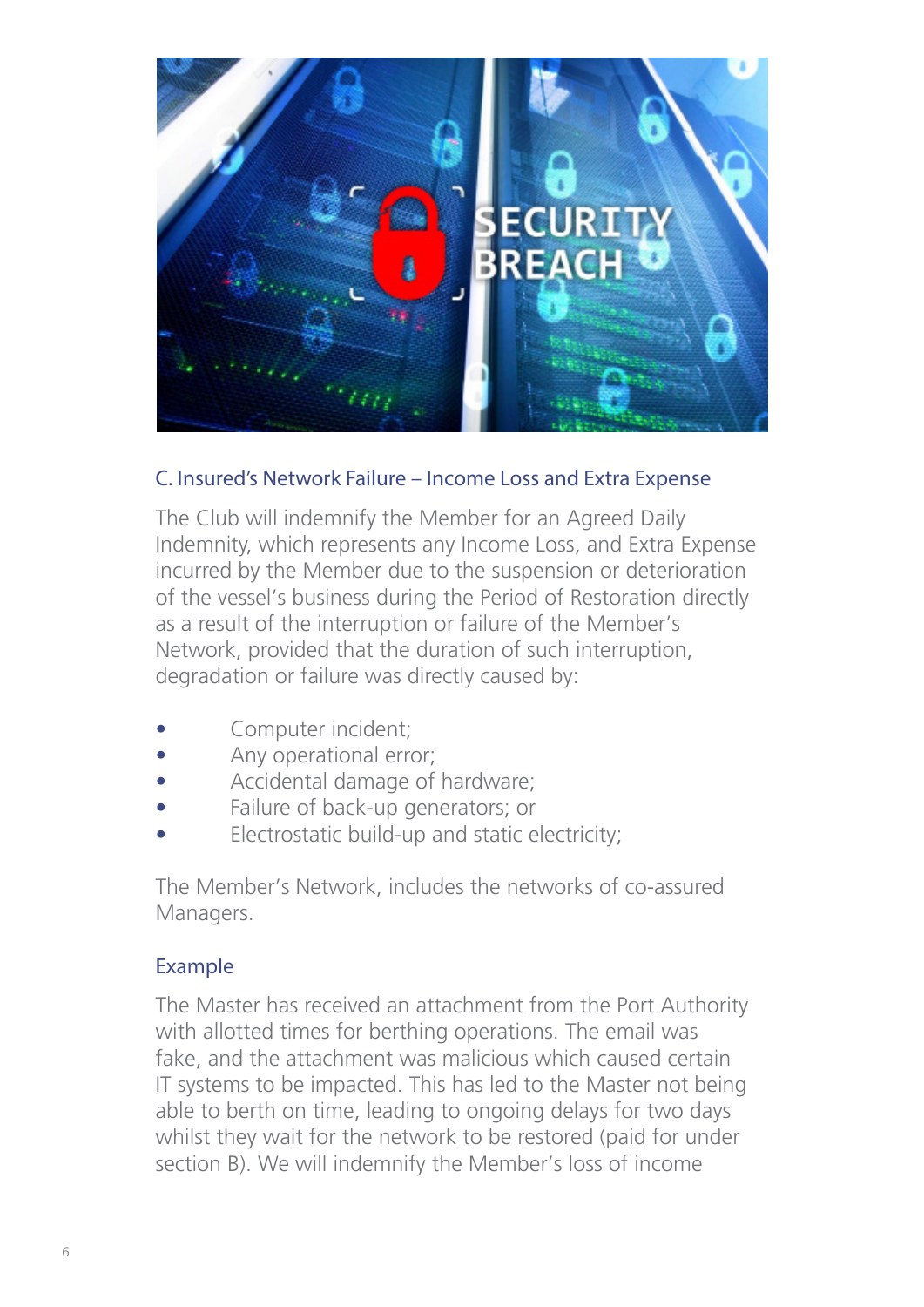(Agreed Daily Indemnity) and extra expense during this period of inactivity or reduced efficiency.

## How it works

If the Member experiences Income Loss and Extra Expense due to the suspension or deterioration of their business during the Period of Restoration, it is covered provided it was caused by any of the items listed above. This is similar to Loss of Hire policies.

## D. Outsource Service Provider – Income Loss and Extra Expense

The Club will indemnify the Member for an Agreed Daily Indemnity, which represents any Income Loss, and Extra Expense incurred by the Member due to the suspension or deterioration of the vessel's business during the Period of Restoration directly as a result of the total or partial interruption, degradation in service or failure of a Network operated by an Outsource Service Provider for the Member, provided that the duration of such interruption, degradation or failure was directly caused by:

- Computer incident;
- Operational error;
- Accidental damage of hardware;
- Failure of back-up generators; or
- Electrostatic build-up and static electricity

## Example

The Member's IT service provider has been hit with a ransomware incident that has left them unable to service the vessel. As a result, the shipping operations have stalled because of their reliance on the IT service provider.

## How it works:

The cover here is as per coverage C (on the previous page) but covers failure of a network operated by an Outsource Service Provider for the Member as opposed to an incident on the Member's network itself.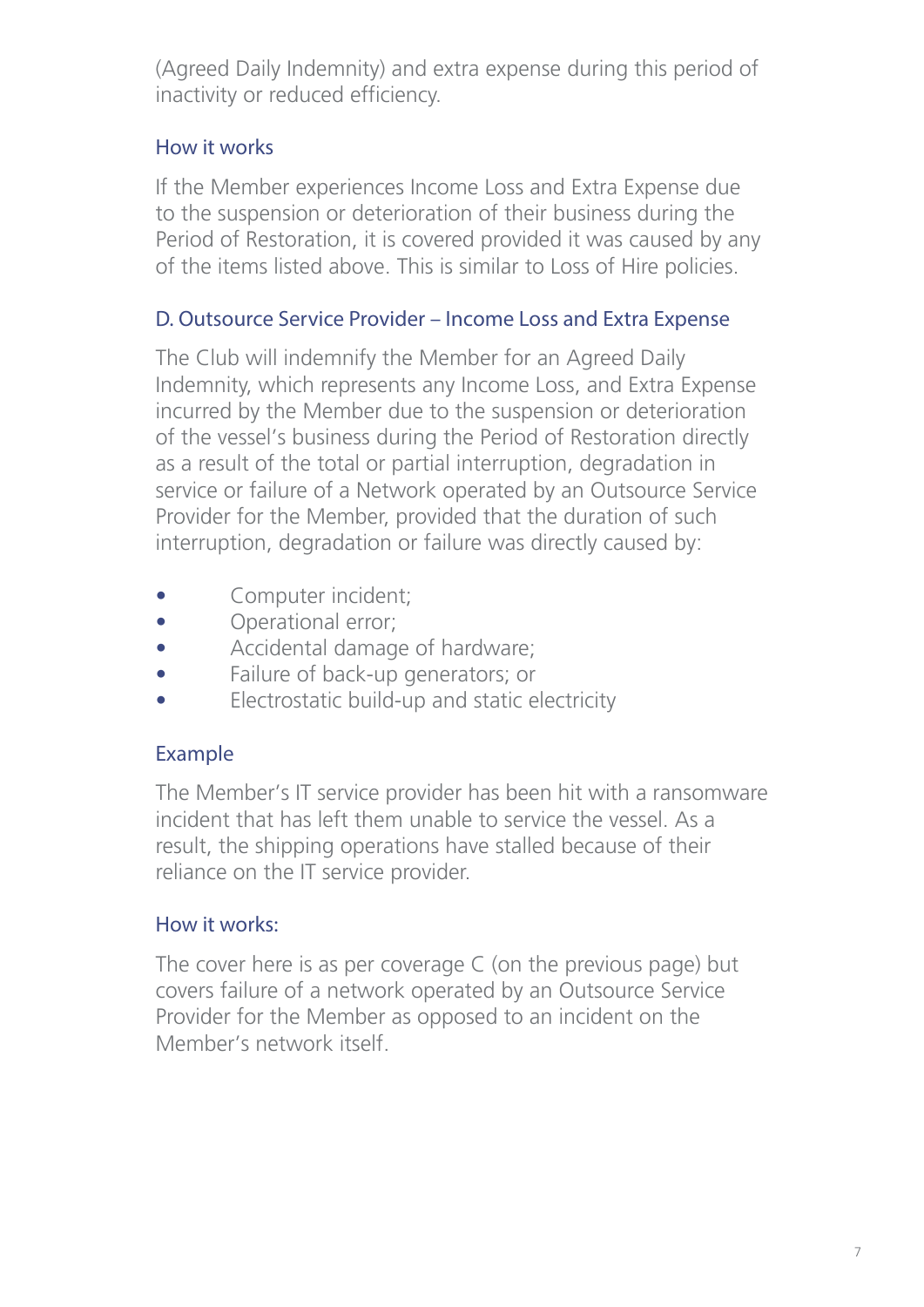

#### E. Cyber Extortion and Ransomware

The Club will indemnify the Member for any Cyber Extortion/ Ransomware payments and any Cyber Extortion/Ransomware Expenses incurred directly as a result of a Cyber Extortion Demand or Ransomware Demand first made against the Member during the Policy Period and reported to the Club.

#### Example

The crew on board a vessel connect to the Wi-Fi at a port which is infected with ransomware. The computer network shuts down because the data has been encrypted and a ransom notice appears demanding payment for access to the network. If the system cannot be restored from back-ups with assistance from the Cyber Incident Response Team, we will reimburse the extortion payment and expenses incurred.

If Members or their brokers have any questions or wish to receive a quote, please get in touch with your usual Underwriting contact.